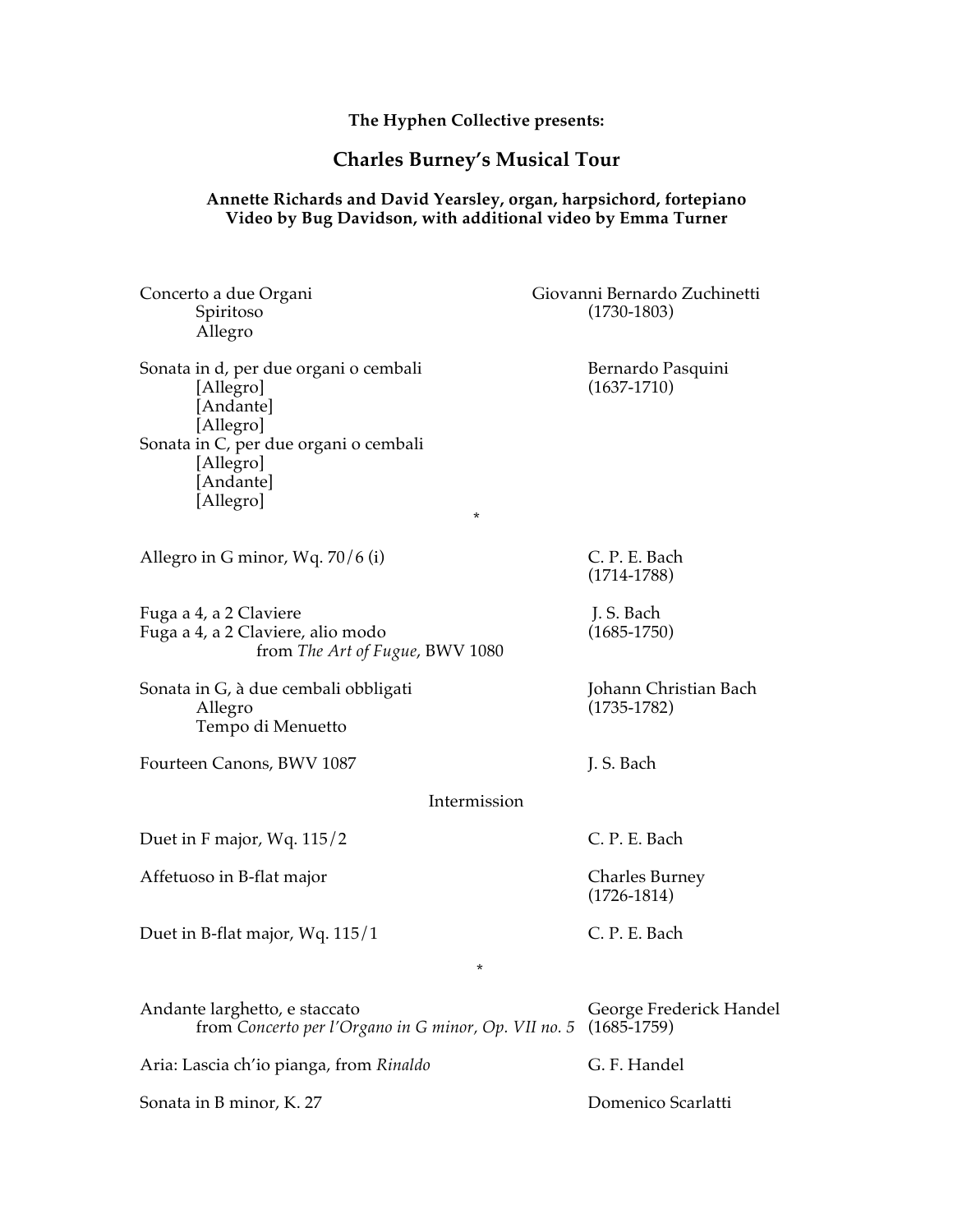(1685-1757)

Concierto II para dos organos Padre Antonio Soler Andante (1729-1783) Allegro

Dr. Charles Burney was one of the first great music historians. On his musical tours across Europe in the 1770s he met many of the most famous musical personages of his time and on his return to London he spent many evenings with his friends and daughters at a variety of keyboard instruments, recalling and reliving his adventures. This concert imagines one such evening in the Burney household, with music for four hands at a combination of harpsichord, fortepiano and chamber organ, by composers ranging from the Roman Bernardo Pasquini to the Spanish Antonio Soler, from members of the Bach family to Handel and Farinelli, and even to the good doctor himself, whose written commentary we will also hear in the course of the program.

The **Hyphen Collective**, founded by Cornell alumna Alessandra Campana with Bug Davidson, and Amelia Wellers, is a project-based group of performers, artists, and scholars who believe in the creative de-institutionalization of art production. By assembling their diverse professional profiles, they search for marginal intersections and unanticipated contaminations. Their projects focus on audio-visual production as a purposeful conjoining of sound and image – in fact, a gesture of poietic hyphenation.

"Burney's Musical Tours" was born as such a gesture: a concert is matched with video, live performance with the recorded (words, images). Richards and Yearsley's program of keyboard music collected by an eminent historian during a grand tour – the sonorous trace of travel, memory, and the past — is layered with images and words that aspire to other journeys and different temporalities. Rather than privileging the logic of narratice consistency and a hierarchy of the visual and the aural, what we found interesting is precisely the friction enacted by these associations.

# **Artist biographies**

**Bug Davidson** is a motion image artist and film director that lives and works in Austin, Texas. Davidson received a Puffin Foundation grant to complete *Rule of Three,* a solo show at Howard Art Project in Boston. Bug has screened their experimental film work internationally for the last twelve years, and received Polari filmmakers assistance award for the film *Nothing Like Ivanhoe*. Davidson performed in Toronto's *Copycat Academy*, a masterclass produced by Hannah Hurtzig of Berlin's Mobile Academy and Luminato Festival. Bug has studied at the School of the Museum of Fine Arts Boston, Tufts University, The School of Visual Arts and The Irish Film Center Dublin. Davidson is currently working on a new show for 2016 titled *Profane Illumination.*

**Alessandra Campana,** who received her Ph. D. in musicology from Cornell, is Associate Professor of Music at Tufts University. Her research focuses on opera and film sound. She has worked and published on Mozart, Verdi, Puccini, Bellini, Donizetti, focussing on issues of staging, theatricality, and performance. She is the author of *Opera and Modern Spectatorship in Late Nineteenth-Century Italy* (Cambridge University Press, 2015), and is currently writing a book on the aesthetics of soundimage synchronization in film and video, entitled *Aural Anamorphosis and Sound*